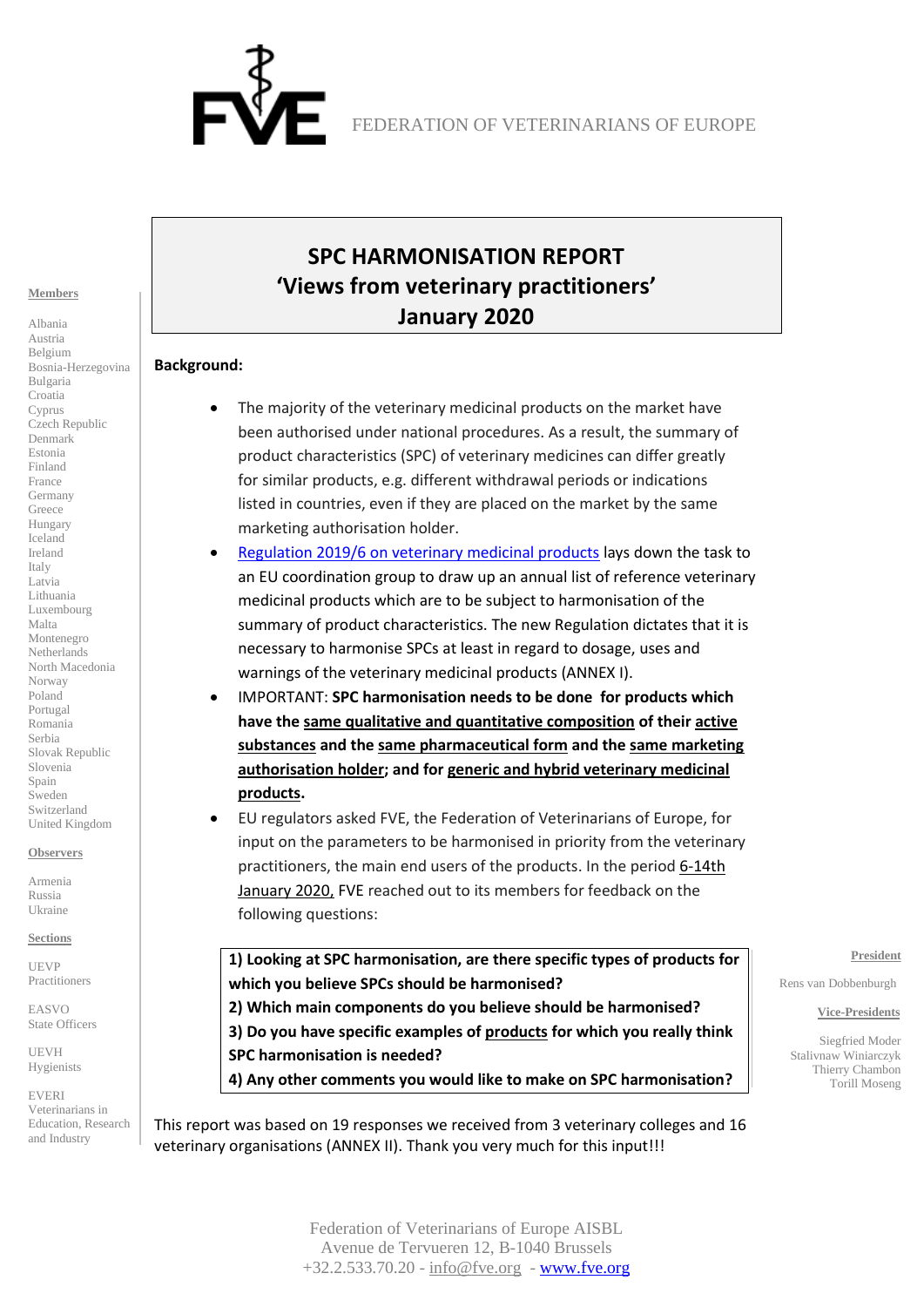#### **Question 1: Looking at SPC harmonisation, are there specific types of products for which you believe SPCs should be harmonised?**

The **main goals** should be:

- 1. Ensuring and enabling the use of the respective drug in the "best way", meaning a **valid dose range and dosage regimen<sup>1</sup> ;**
- 2. Ensuring **consumer safety** by using correct and adequate withdrawal periods (times);
- 3. Protecting the vet practitioners, public health and animals informing them about **the current knowledge on side effects, precautionary measures during use and related issues.**

It was suggested that the prioritisation of medicines for harmonisation should be '**risk and relevance'-based**, taking into account the following:

- The **volume** of sales/prescriptions; e.g. a product that is used very frequently should be prioritized over a product with a lower sales volume;
- The **disparity** between dosage regimens/withdrawal periods/indications (especially for old products); **Withdrawal period differences** that are particularly important for food producing animals
- **Prioritizing medicines** that are registered & marketed in many (often neighbouring) countries;
- The **benefit** for the animal (i.e. use for life threatening versus non-life threatening diseases).
- The **risk for the animal and human safety** (safety issues of the product) -) urgent cases will go through pharmacovigilance system.

# Which products to prioritize?

All respondents agreed that **the first priority for harmonisation should be antibiotics.** Other products to be considered in priority are antiparasitics, analgesics/anaesthetics, all veterinary medicinal products for food producing animals and vaccines.

With regard to harmonisation of SPCs for vaccines, some veterinarians are of the opinion that the key item on the SPC to be harmonised in priority should be the validity of

<sup>&</sup>lt;sup>1</sup> IMPORTANT NOTICE: Once the new regulation applies, the dose given in the SPC of a VMP will be mandatory to prescribe/use and cannot be legally modified by the veterinarian, unless this is justified in line with the requirements (Article 106/1 of the EU regulation 2019/6) for off-label use (cascade).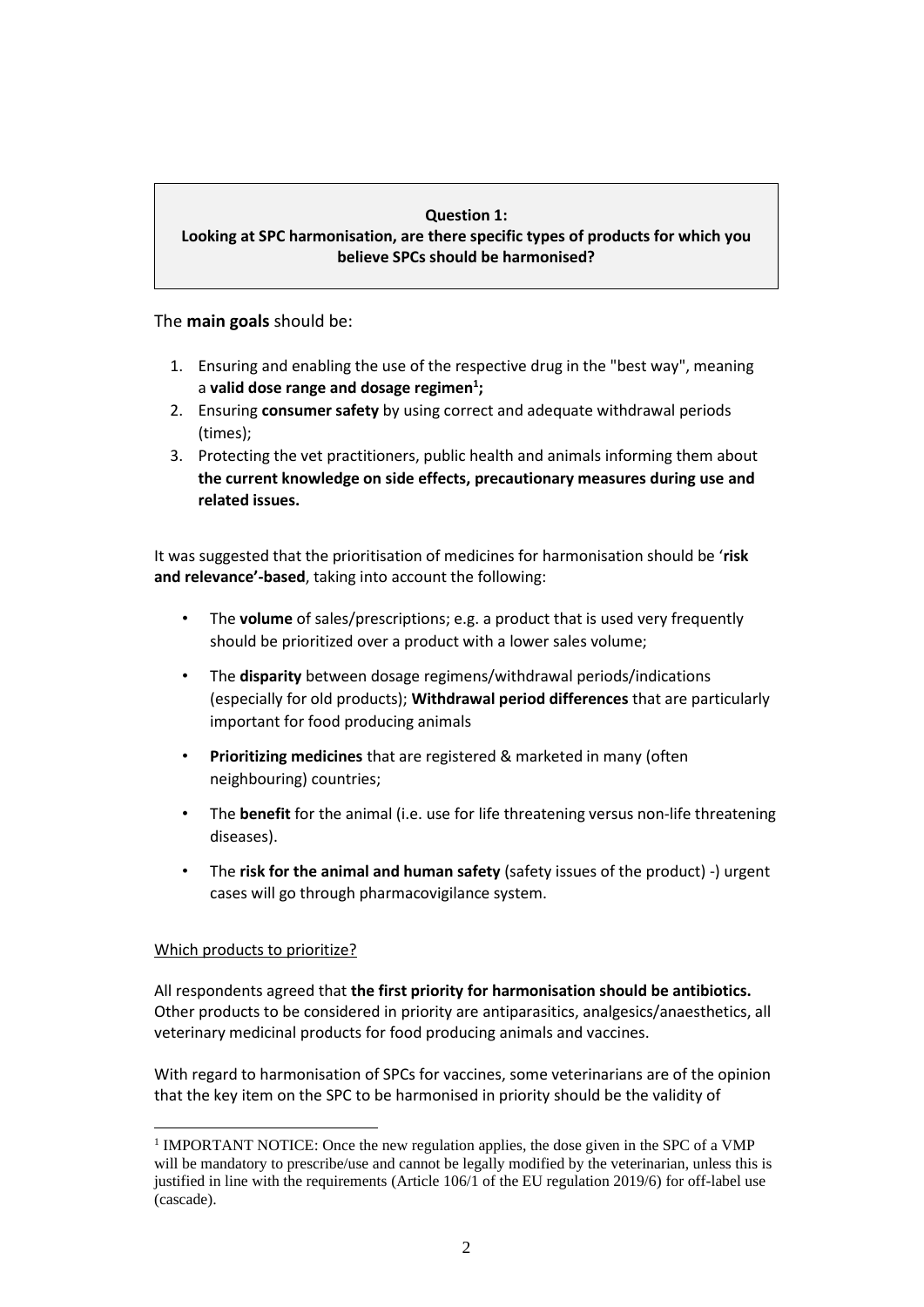revaccination periods. Companion animal veterinarians highlight in particular, the example of Rabies vaccines, where the duration for booster doses for the same product varies between 1 to 3 years in the different countries (sometimes due to governmental regulations). It was indicated however that vaccines may be one of the products that are difficult to harmonised due to the nature of the product, namely the different strains, different methods used for antigen production (inactivated or live viruses), different scheme of immunization and category of animals, etc.

It was also mentioned that the harmonisation of veterinary medicines will facilitate moving towards a single market and can also improve trade and safeguard the public health.

# **Question 2: Which main components do you believe should be harmonised?**

# • **Target species**

It would be good to harmonise target species, with a focus on not removing but adding target species.

### • **Dosage and dosage regimen**

The dosage and dosage regimen recommendations should be updated according to the newest scientific knowledge<sup>2</sup>.

### • **Indications**

Indications for use should be harmonized based on existing pharmacological data and the current knowledge for the concerned medicinal product. All possible variable indications should be included while the indications for which a drug is not effective should be removed. Further harmonisation should be discussed on a case to case basis to include alignment of the SPC to the latest scientific knowledge, e.g.

- Older SPC sheets should list indications by using the updated microbiological names (e.g. *Trueperella pyogenes* was formerly known as C*orynebacterium pyogenes*).
- Limited indications of SPCs compared to textbooks and SPCs not always corresponding to textbook references create a medical challenge and a responsibility dilemma for veterinarians.
- Taking into account national science-based guidelines and recommendations
- **Withdrawal periods (food producing animals)**

<sup>&</sup>lt;sup>2</sup> Many older antimicrobials use the recommendations that may have been considered correct when they were first approved, but are not necessarily considered correct now (e.g. oral amoxicillin should be taken every 8 hours, not every 12 hours as per all of the various veterinary amoxicillin product SPC sheets; the 12 hours regimen has led many times to subminimal inhibitory concentration).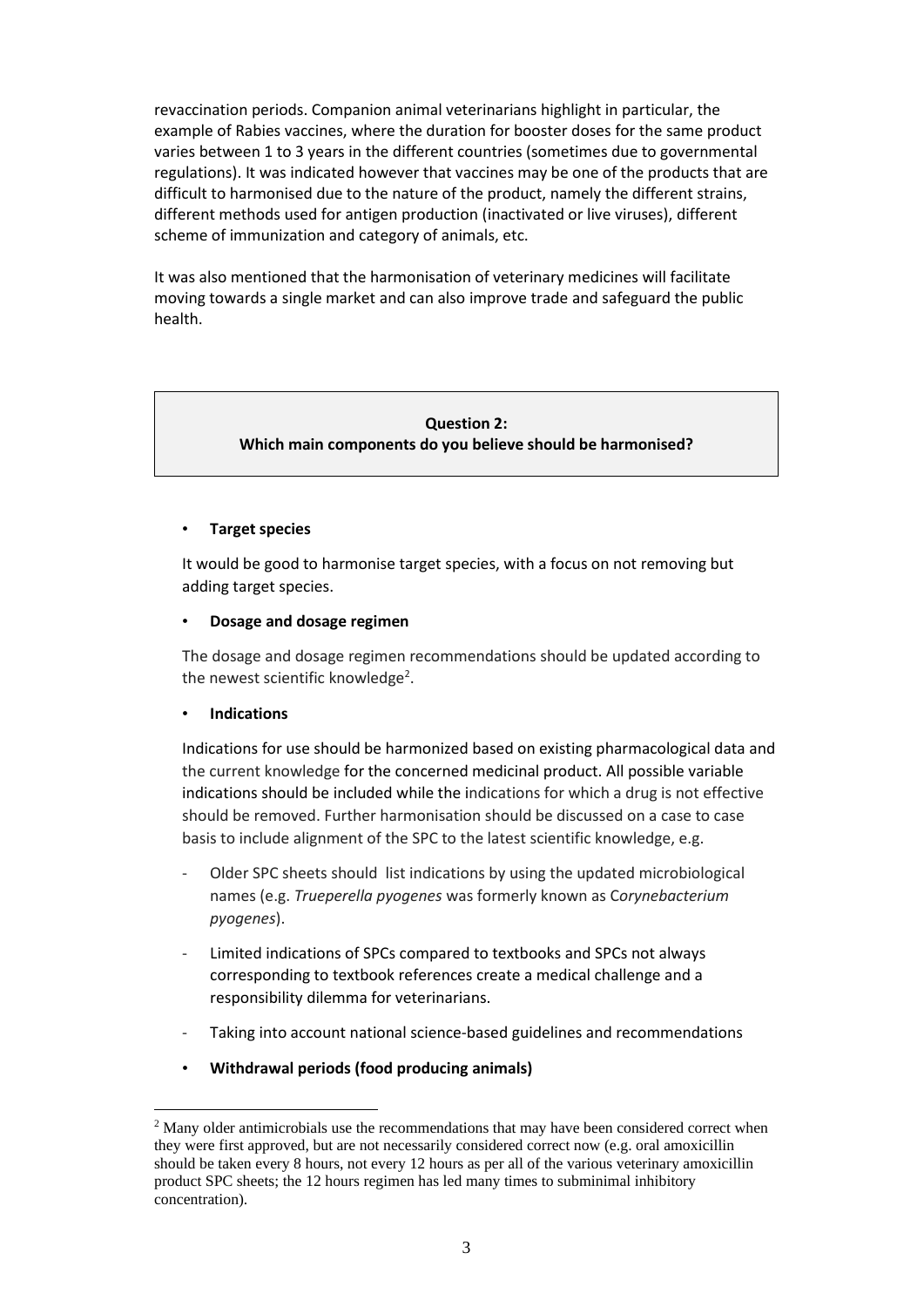Harmonisation of withdrawal periods is not very significant for companion animals but is extremely important for food producing animals. A small difference in withdrawal times can lead to big economic consequences.

It is vital to take into consideration that any significant extension of withdrawal periods, as it was done for injectables containing Gentamicin (extension from 90 to a maximum of 214 days), may result in confusion for the practicing veterinarians, especially when there are no indications that the implementation of the shorter withdrawal times are insufficient. It also might make the product simply unusable.

# • **Safety messages/narrow safety margins**/**adverse drug reactions**

Most side effects are linked to the active substance and thus should be harmonised across the different products. But some side effects might be linked to ingredients other than the active substances. This has to be considered.

Unless there is evidence that a higher dosage, a shorter withholding period or the absence of a safety warning in one Member State SPC versus another has led to safety issues (as documented in the post-marketing pharmacovigilance of the product) or violative residues (as documented in the residue monitoring programme of each MS) then the **widest range of dosage that's scientifically validated should be harmonised along with the shortest withholding period for that dosage**. Safety warnings may need to be different depending on the distribution category in each MS (for example, if the end user is an animal owner or a veterinarian).

# • **Duration of validity of the immune protection for vaccines**

As it was previously mentioned the opinions on this extremely differ. Some consider that it should be harmonised, while others think that it probably should not be harmonised to any great degree since local conditions can vary from region to region, never mind country to country. There is a recommendation to put a one-liner in vaccine SPCs advising that their use can be adjusted based on local need and the judgement of the practitioner.

### • **On prescription or over-the-counter**

In some countries a product is on veterinary prescription, while in the neighbouring country it can be bought by animal owners over the counter. This is creating very difficult situations for practitioners. The veterinary profession supports that all Member States should strictly adhere to the criteria laid down in the regulation for the categorisation of POM products.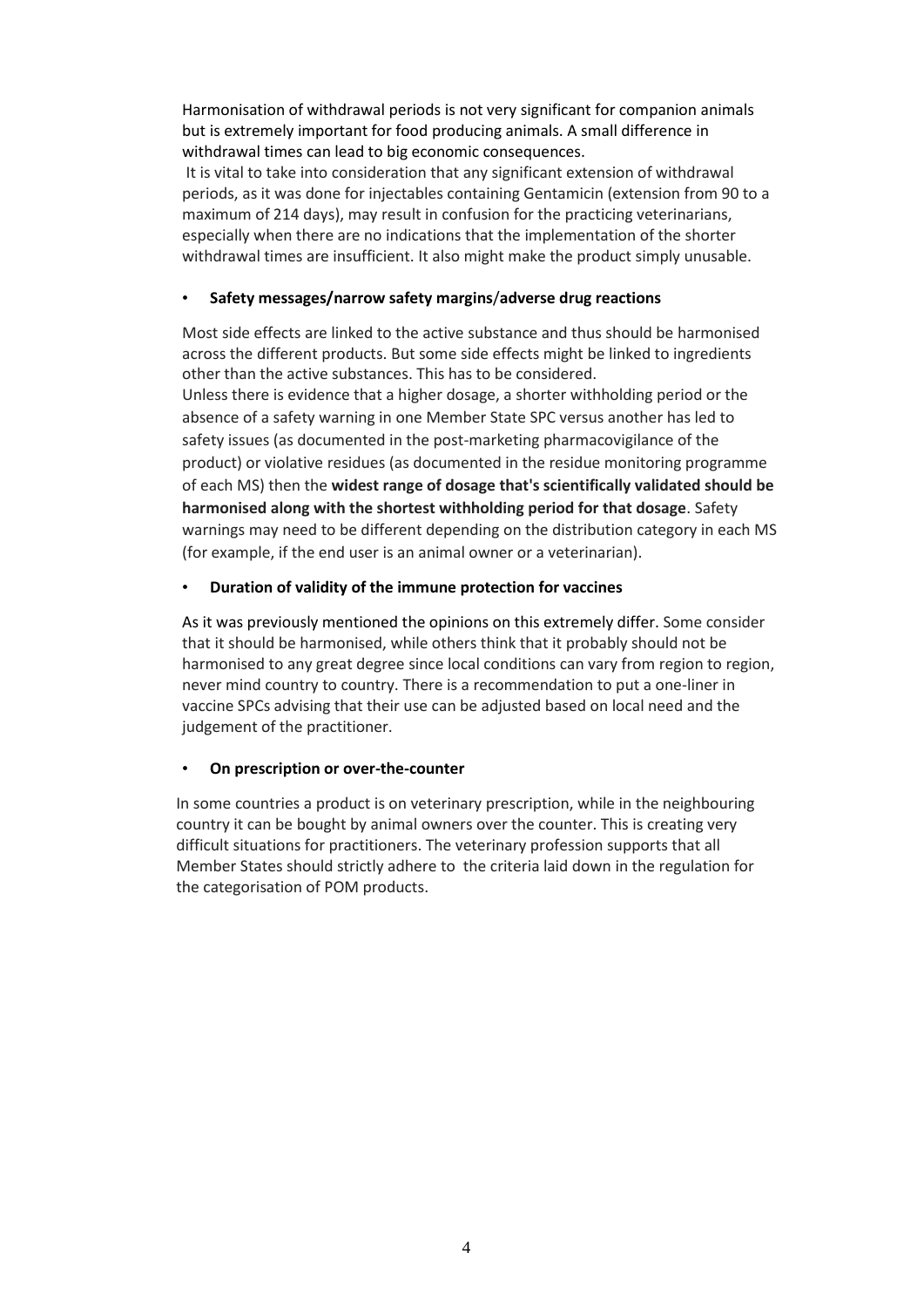### **Question 3: Do you have specific examples of products for which you really think SPC harmonisation is needed?**

Specific examples given include: Bimoxyl inj. (and **amoxycillins** generally), Noromectin inj. (and **ivermectins** generally), Flunixin inj. (and **NSAIDs** generally), Benzylpenicillinprocaine, Tylosin, Fenbendazole, Imizol etc.

There are many examples that prove that harmonisation of SPCs is essential, such as:

- Ampicillin containing medicines for injection approved for horses intended for slaughter. Irish product Ampisol<sup>3</sup> and German product Ampi-Dry 100 mg/ml are similar products that have extremely different withdrawal periods. While for the German product the withdrawal period is 1 day, for the Irish product it is 6 months.
- There are many Amoxicillin containing medicines for different indications approved for cattle in Germany (see Table below). However, it is unknown, whether and which of those medicines are reference products/generic medicines/hybrid medicines.

| Area of application in cattle:                                                                                                     |                     |             |                  |                |                   |           |          |                      |             |            |          |
|------------------------------------------------------------------------------------------------------------------------------------|---------------------|-------------|------------------|----------------|-------------------|-----------|----------|----------------------|-------------|------------|----------|
| Initiation of a treatment of the following diseases caused by amoxicillin-sensitive<br>bacteria (Gram-positive and Gram-negative): | Amoxicillin 15% WDT | Amoxisel-TS | Aulicin Amoxi LA | <b>Belamox</b> | Betamox Injection | Duphamox  | Duphamox | 3<br><b>Hostamox</b> | Synulox RTU | Vetrimoxin | VeyxylLA |
| Infection of the lung and respiratory tract                                                                                        | ×                   |             |                  |                | ü                 |           |          | ×                    | ×           |            | x)       |
| Infection of the respiratory tract                                                                                                 |                     |             |                  |                |                   |           | ×        |                      |             |            |          |
| Respiratory diseases caused by Mannheimia haemolytica and Pasteurella multocida                                                    |                     |             |                  |                |                   |           |          |                      |             | $\times$   |          |
| Infection of the digestive tract                                                                                                   | ×                   | ×           | ×                | ×              | ×                 | ×         |          | ×                    |             |            | ×        |
| Infection of the urogenital tract                                                                                                  | ×                   | ×           | ×                |                | ×                 | $\propto$ | ×        | ×                    |             |            | ×        |
| Infections of the ear canal                                                                                                        | ×                   | ×           | ×                |                | ×                 | ×         |          | ×                    |             |            |          |
| General infections and septicemic diseases                                                                                         | ×                   | ×           | $^{\circ}$       |                | ×                 | ×         |          | ×                    |             |            | ×        |
| Secondary bacterial infections due to viral infections                                                                             | ×                   | ×           | ×                | ×              | ×                 | ×         |          | ×                    |             |            | ×        |
| Skin- and wound infections, abscesses, phlegmons                                                                                   | ×                   | ×           | ×                |                | ×                 | ×         | ×        | ×                    |             |            |          |
| Inflammation of the hoof (Panaritium)                                                                                              | ×                   | ×           | ×                |                | ×                 | ×         |          | $\times$             |             |            |          |
| Infections of the soft tissue (e.g. abcesses, arthritis, umbilical infections, mastitis,<br>panaritium)                            |                     |             |                  |                |                   |           |          |                      | ×           |            |          |
| Arthritis and umbilical infections in calves and pigs                                                                              | $\mathbf{x}$        | ×           |                  |                | ×                 | $\times$  |          | $\times$             |             |            |          |
| <b>Metritis</b>                                                                                                                    |                     |             |                  |                |                   |           |          |                      | ×           |            |          |
| Acute mastitis in cattle including impaired general condition                                                                      | ×                   | ×           | ×                |                | ×                 | ×         |          | $\times$             |             |            |          |
| Mastitis, metritis and agalactia (MMA) in sows                                                                                     | ×                   | ×           | ×                |                | ×                 | ×         |          | ×                    |             |            |          |
| Swine erysipelas (Erysipelas suis)                                                                                                 | ×                   | ×           | ×                |                | ×                 | ×         | ×        | ×                    |             |            | ×        |

<sup>3</sup> [http://www.hpra.ie/img/uploaded/swedocuments/LicenseSPC\\_10976-013-](http://www.hpra.ie/img/uploaded/swedocuments/LicenseSPC_10976-013-001_18062009020756.pdf)

<sup>001&</sup>lt;sup>18062009020756.pdf</sup>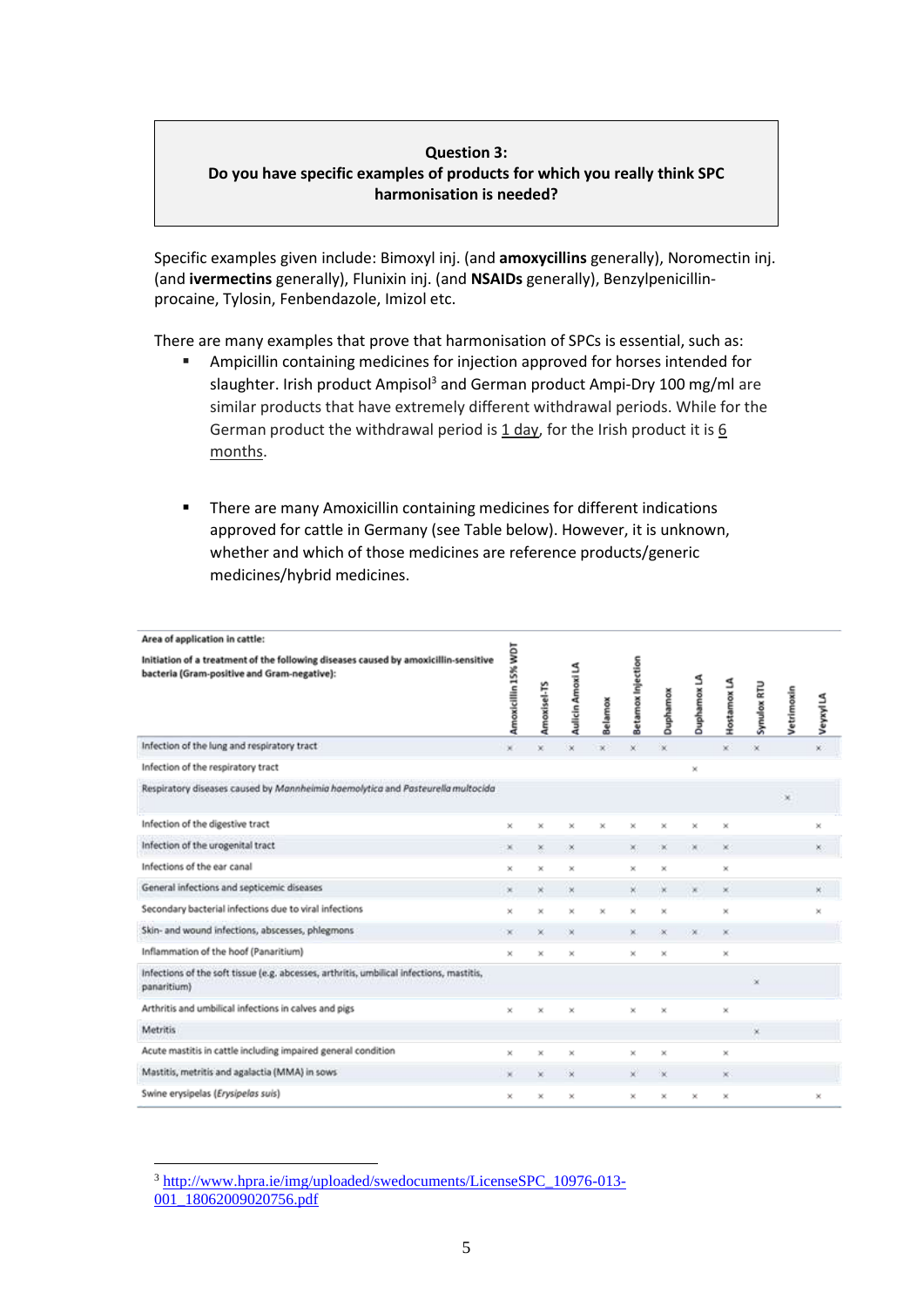- Another example is Ivermectin oral paste for horses with a concentration of 18.7 mg/g. Irish product QVALAN Oral Paste for Horses 18.7 mg/g has a recommended dose 0.2 mg/kg and withdrawal period of 21 days. Similar German product called Animec 18,7 mg/g oral paste for Horses with the same concentration and recommended dose has a withdrawal period of 34 days. In addition, in the sections regarding interactions with other medicinal products of the SPC, for the German product it says: "Effects of GABA-Agonists might be increased by ivermectin.", while for the Irish product it says "EQVALAN Paste has been used in conjunction with other equine health care products and no interactions have been identified."
- A number of antibiotics used in poultry species in some Member States (MS) have more "liberal" withdrawal periods (e.g. nil withdrawal period for eggs for human consumption) and poultry species indicated than in other MS.
- Rabies vaccines

NOTE: Not all these examples are for products from the same Marketing Authorisation Holder

# **Question 4: Any other comments you would like to make on SPC harmonisation?**

Other remarks made:

- Ideally a *single EU market* for veterinary medicinal products would be created. EU has a single market for animals, animal products, as such it is contra-indicative not to have a single market for veterinary medicines. Importation of medicines is in many cases unnecessarily laborious for practitioners and should be simplified and harmonised in the interest of animal health and welfare. Practitioners working in several countries, especially struggle to comply with the differences between the different implementation of the EU rules in Member States.
- **SPC harmonisation is essential** but should be used as an opportunity to increase availability and **must not in any case negatively impact or lead to loss of availability of veterinary medicinal products**. It is important to consider that the harmonisation of the indications of medicines containing the same active components may negatively affect the motivation of the pharmaceutical industry to initiate or conduct studies. This, in turn, would negatively affect the availability of veterinary medicines.
- In addition to other data, **pharmacovigilance** data should be considered as input for harmonisation. If a product has been on the market for a long time, has been used a lot and almost no adverse events have been reported, this is meaningful information.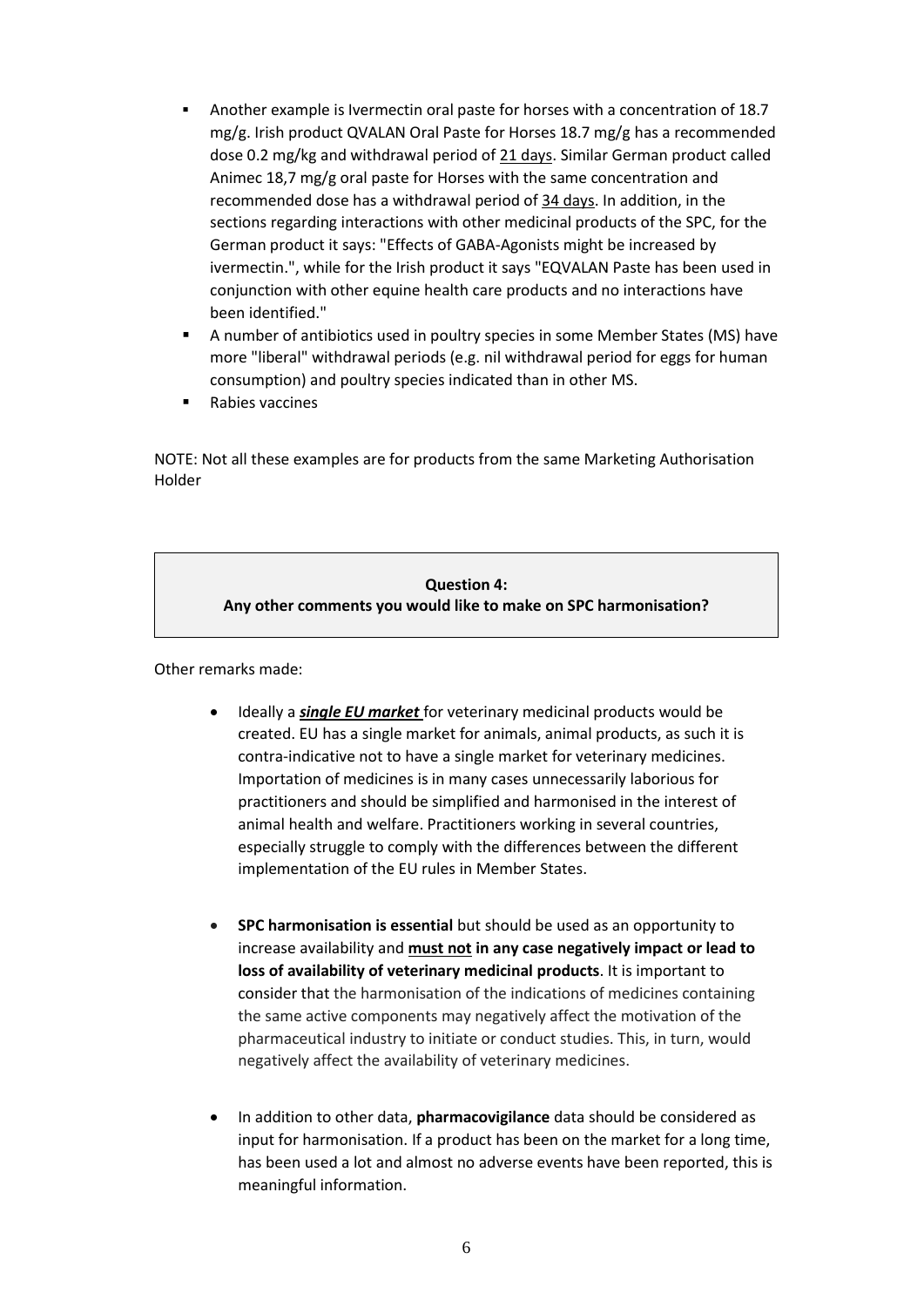- It is acknowledged that the harmonisation of SPCs is a significant task, and that therefore **prioritisation** is needed. **When developing this prioritised listing annually, practitioners' input should be sought**.
- **Specific logo/notification** should be added on boxes of products to make visible to the practitioners that SPC has been (changed) updated.
- Indications for use and dosages vary considerably and many veterinarians across Europe make decisions based on **professional manuals or guidelines e.g. the BSAVA Formulary**. This means that they will sometimes need to use a higher or lower dosage or a product for an indication not on the SPC. Veterinarians should keep the possibility to make science and evidence-based discussion which they can argument on the basis of recognised scientific literature to treat animals in real time.
- Concerning Article 106(1) of the new 2019/6 EU Regulation (ANNEX I) which states the following: "Veterinary medicinal products shall be used in *accordance with the terms of the marketing authorisation*", becoming applicable next year, we consider it to be advisable to make sure that dosage recommendations still reflect the current state of science and meet the challenges of daily practice. Or make it clear that it is possible for **veterinarians to be able to modify the dose/dosage regimen based on scientific evidence, scientific guidance (e.g. BSAVA Manuals) and/or professional judgement and experience.**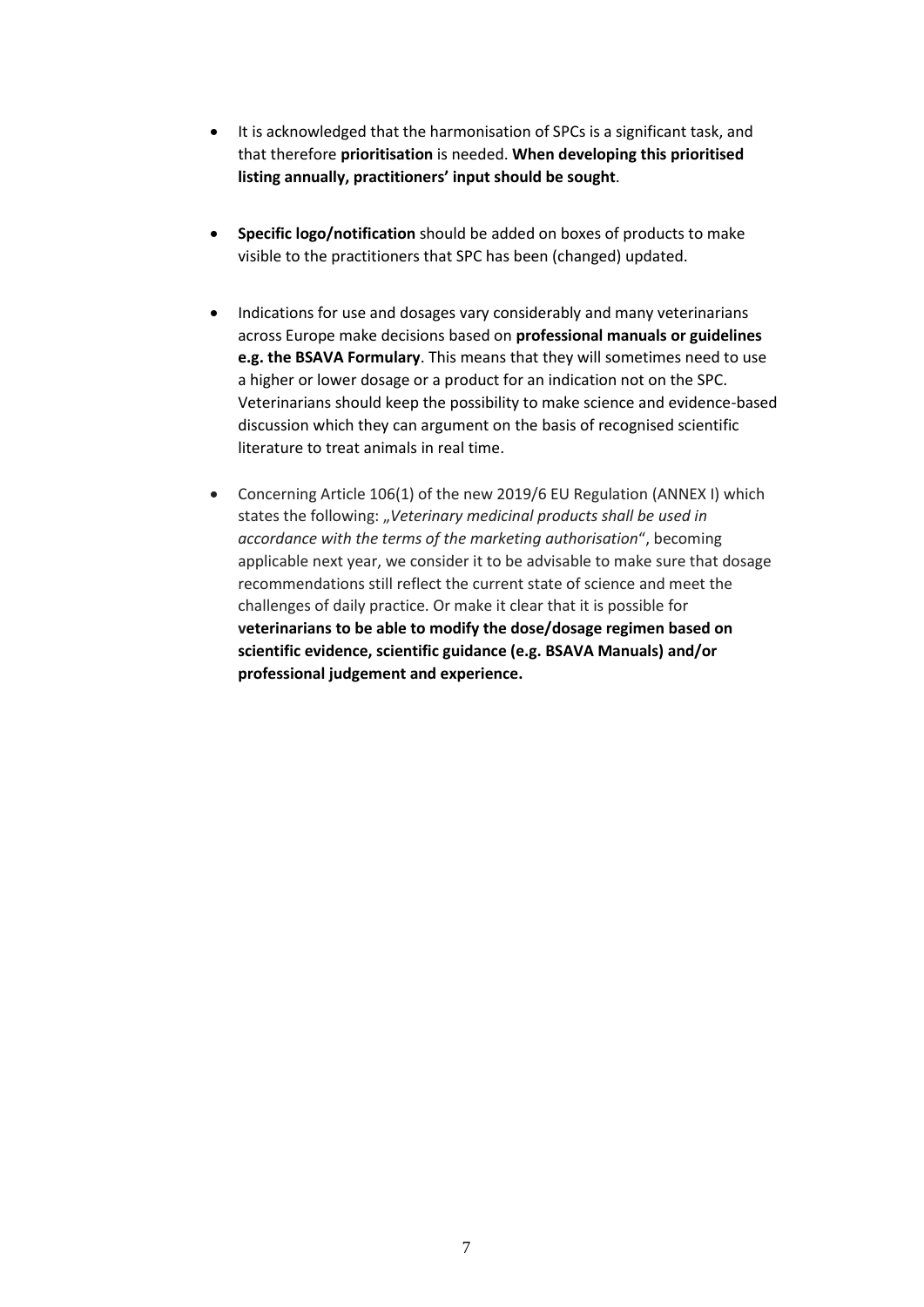**ANNEX I: Extract of Regulation 6/2019 on use of medicinal products and SPC harmonisation**

#### Section 3

#### **Use**

# *Article 106* **Use of medicinal products**

1. Veterinary medicinal products shall be used in accordance with the terms of the marketing authorisation.

2. The use of veterinary medicinal products in accordance with this Section shall be without prejudice to Articles 46 and 47 of Regulation (EU) 2016/429.

3. Member States may lay down any procedures they deem necessary for the implementation of Articles 110 to 114 and 116.

4. Member States may, if duly justified, decide that a veterinary medicinal product shall be administered only by a veterinarian.

5. Inactivated immunological veterinary medicinal products referred to in Article 2(3) shall only be used in the animals referred to therein in exceptional circumstances, in accordance with a veterinary prescription, and if no immunological veterinary medicinal product is authorised for the target animal species and the indication.

6. The Commission shall adopt delegated acts in accordance with Article 147, in order to supplement this Article, as necessary, which establish the rules on appropriate measures to ensure the effective and safe use of veterinary medicinal products authorised and prescribed for oral administration via routes other than medicated feed, such as mixing of water for drinking with a veterinary medicinal product or as manual mixing of a veterinary medicinal product into feed and administered by the animal keeper to food-producing animals. The Commission shall take into account the scientific advice of the Agency, when adopting those delegated acts.

#### Section 4

# Harmonisation of the summaries of product characteristics for **n a t i o n a l l y a u t h o r i s e d p r o d u c t s**

#### *Article 69*

# **Scope of the harmonisation of summaries of product characteristics of a veterinary medicinal product**

A harmonised summary of product characteristics shall be prepared in accordance with the procedure laid down in Articles 70 and 71 for:

(a)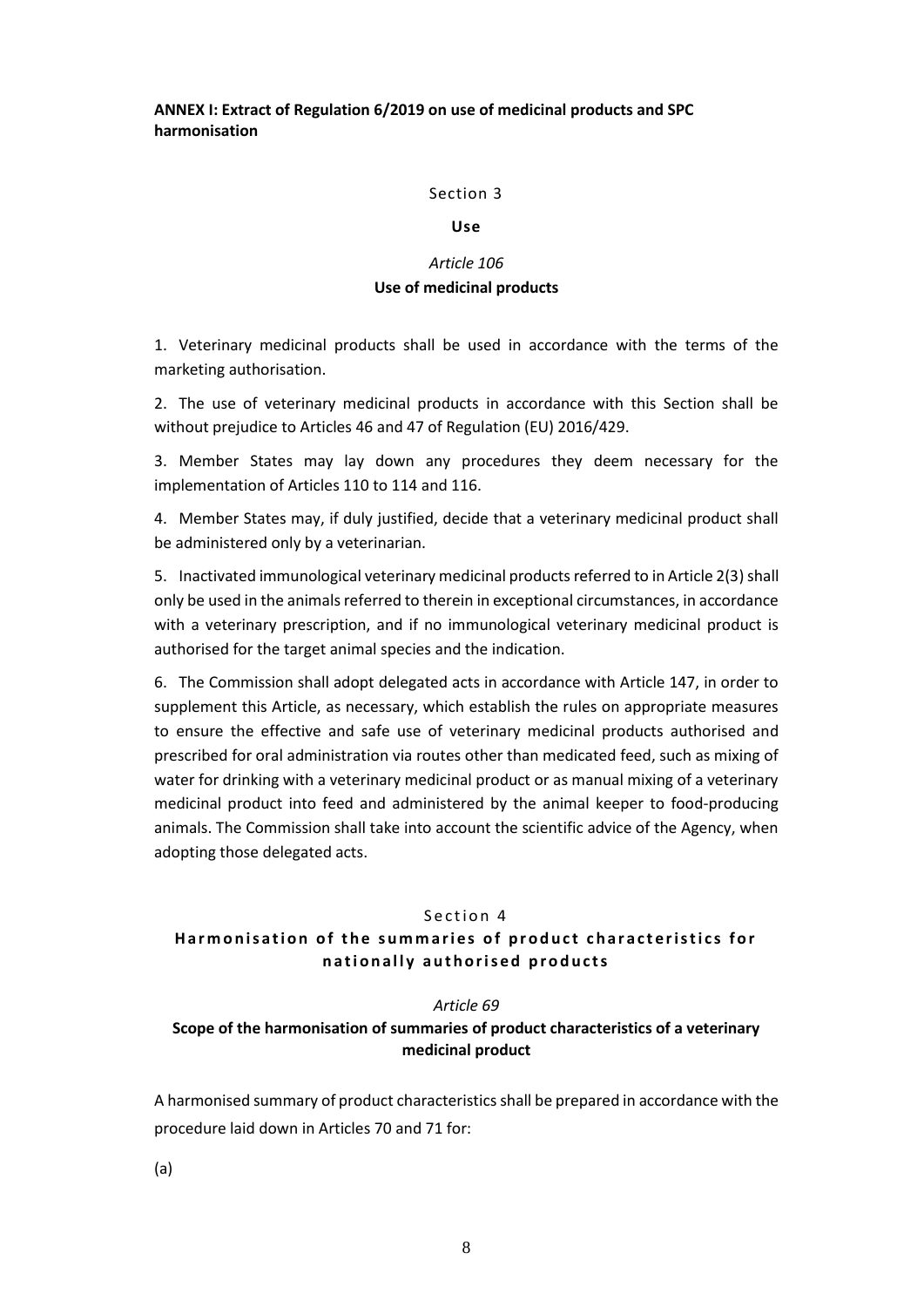reference veterinary medicinal products which have the same qualitative and quantitative composition of their active substances and the same pharmaceutical form and for which marketing authorisations have been granted in accordance with Article 47 in different Member States for the same marketing authorisation holder;

(b)

generic and hybrid veterinary medicinal products.

# *Article 70* **Procedure for harmonisation of summaries of product characteristics for the reference veterinary medicinal products**

1. The competent authorities shall submit annually to the coordination group a list of reference veterinary medicinal products and their summary of product characteristics for which a marketing authorisation has been granted in accordance with Article 47 if, according to the competent authority, they should be subject to the procedure for harmonisation of their summaries of product characteristics.

2. The marketing authorisation holder may apply for the procedure of harmonisation of summaries of product characteristics for a reference veterinary medicinal product by submitting to the coordination group the list of different names of this veterinary medicinal product and the different summaries of product characteristics for which a marketing authorisation has been granted in accordance with Article 47 in different Member States.

3. The coordination group shall, taking into account the lists provided by the Member States in accordance with paragraph 1 or any application received from a marketing authorisation holder in accordance with paragraph 2, draw up annually and publish a list of reference veterinary medicinal products which shall be subject to harmonisation of their summaries of product characteristics and shall appoint a reference Member State for each reference veterinary medicinal product concerned.

4. When drawing up the list of reference veterinary medicinal products which shall be subject to harmonisation of their summaries of product characteristics, the coordination group may decide on prioritising its work on harmonisation of summaries of product characteristics, taking into account the recommendations of the Agency on class or group of reference veterinary medicinal products that shall be harmonised in order to protect human or animal health or the environment, including mitigation measures to prevent the risk to the environment.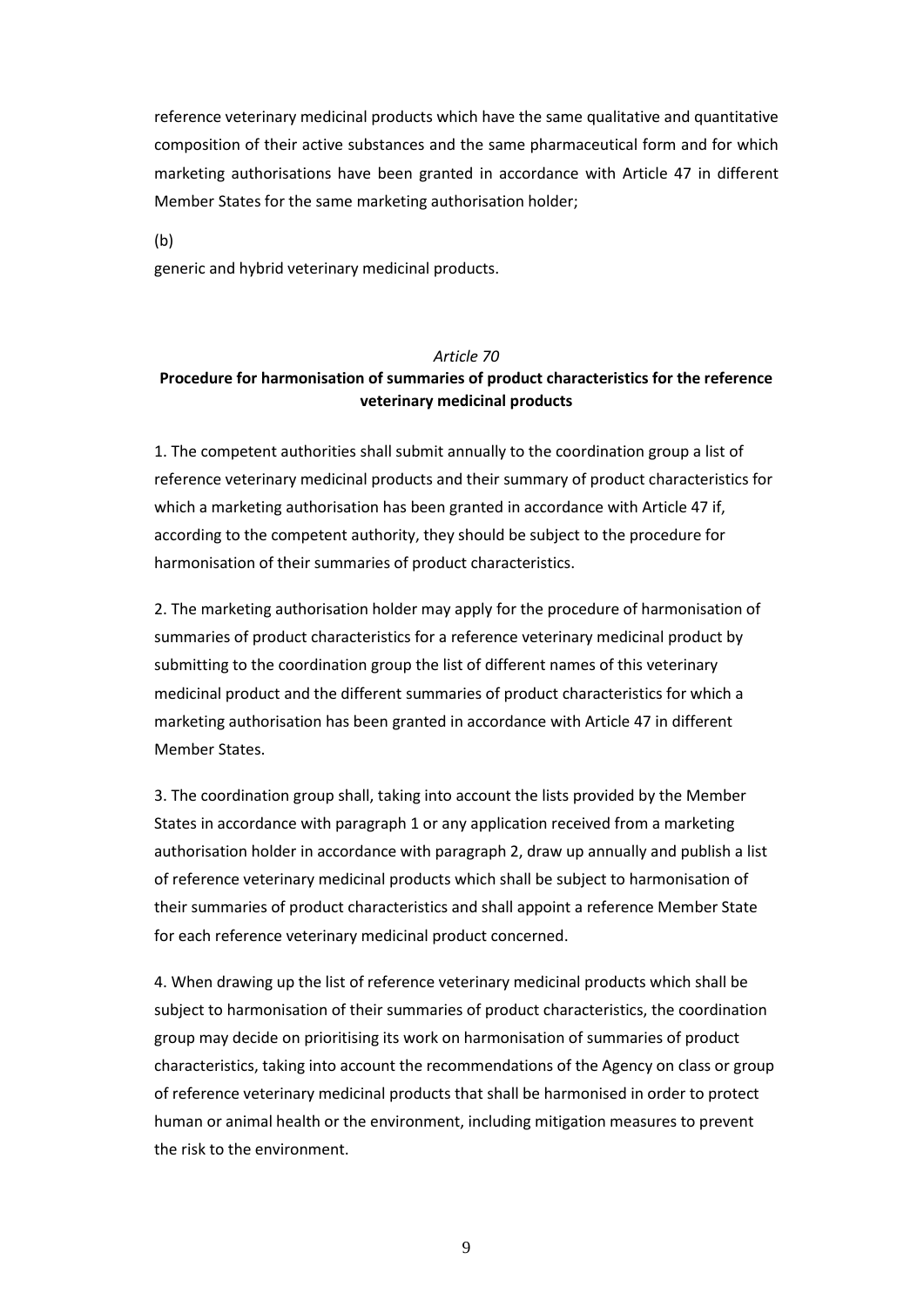5. On the request of the competent authority in the reference Member State referred to in paragraph 3 of this Article, the marketing authorisation holder shall provide the coordination group with a summary that specifies the differences between the summaries of product characteristics, its proposal for a harmonised summary of product characteristics, package leaflet and labelling in accordance with Article 7, supported by the appropriate existing data submitted in accordance with Article 8 and which are relevant to the proposal for harmonisation concerned.

6. Within 180 days of receipt of the information referred to in paragraph 5, the competent authority in the reference Member State shall examine, in consultation with the marketing authorisation holder, the documents submitted in accordance with paragraph 5, prepare a report and submit it to the coordination group and to the marketing authorisation holder.

7. After receipt of the report, if the coordination group agrees by consensus on the harmonised summary of product characteristics, the competent authority in the reference Member State shall record that there is an agreement, close the procedure, inform the marketing authorisation holder accordingly and transmit to the same marketing authorisation holder the harmonised summary of product characteristics.

8. The marketing authorisation holder shall submit to the competent authorities in each relevant Member State the necessary translations of the summary of product characteristics, package leaflet and labelling in accordance with Article 7, within the time limit set by the coordination group.

9. Following an agreement in accordance with paragraph 7, the competent authorities in each relevant Member State shall amend the marketing authorisation in conformity with the agreement within 30 days of receipt of the translations referred to in paragraph 8.

10. The competent authority in the reference Member State shall take any appropriate steps in order to seek an agreement within the coordination group before the initiation of the procedure referred to in paragraph 11.

11. Where the agreement is not reached because of lack of consensus in favour of a harmonised summary of product characteristics following the efforts referred to in paragraph 10 of this Article, the procedure for a Union interest referral referred to in Articles 83 and 84 shall apply.

12. In order to maintain the level of harmonisation of the summary of product characteristics achieved, any future variation of the marketing authorisations concerned shall follow the mutual recognition procedure.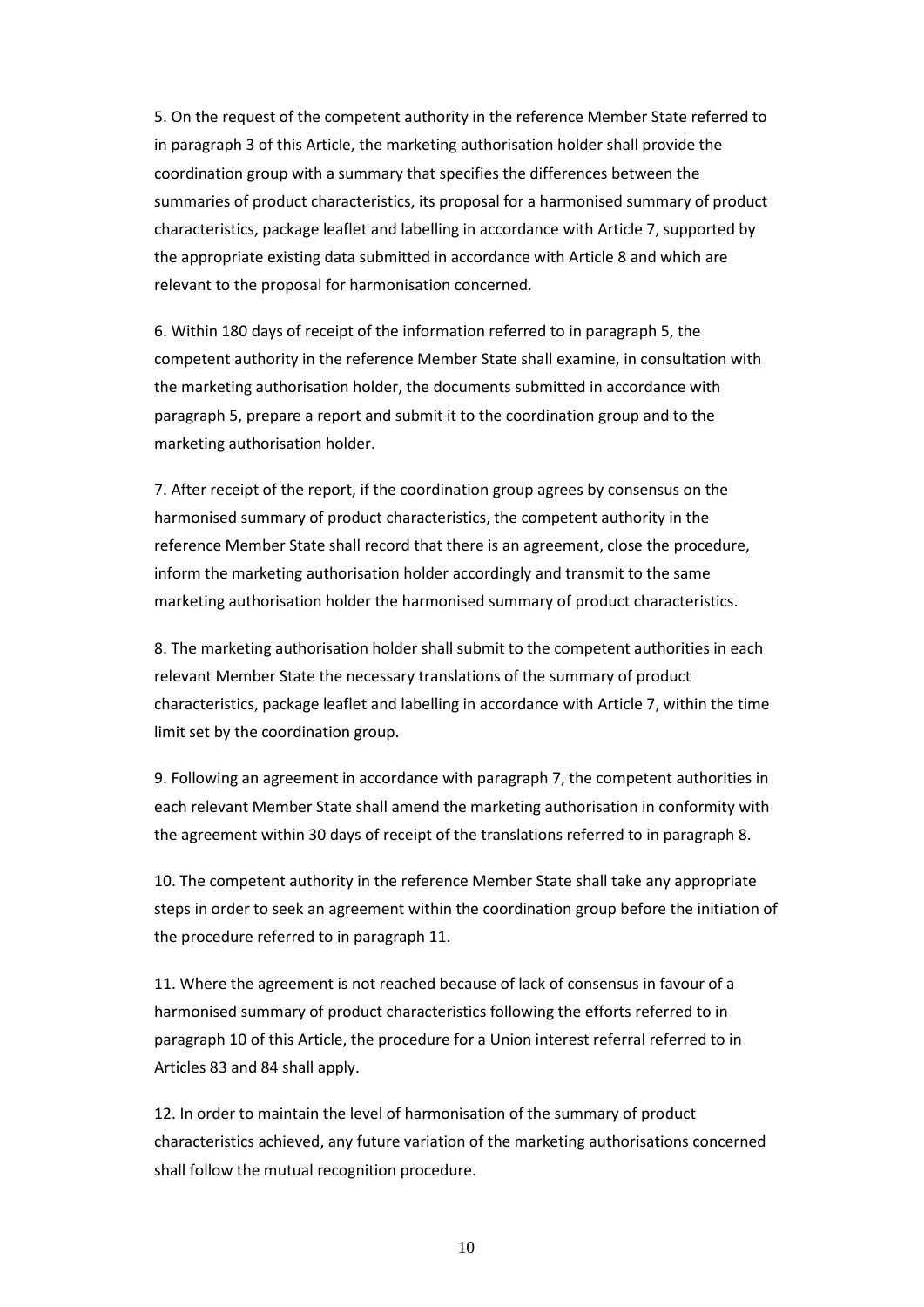#### *Article 71*

# **Procedure for harmonisation of summaries of product characteristics for generic and hybrid veterinary medicinal products**

1. When the procedure referred to in Article 70 has been closed and a harmonised summary of product characteristics for a reference veterinary medicinal product has been agreed, the marketing authorisation holders of generic veterinary medicinal products shall apply, within 60 days of the decision by the competent authorities in each Member State and in accordance with Article 62, for the harmonisation of the following sections of the summary of product characteristics for the generic veterinary medicinal products concerned, as applicable:

(a)target species;

(b)clinical information referred to in point (c) of Article 35(1); (c)the withdrawal period.

2. By way of derogation from paragraph 1, in the case of a marketing authorisation for a hybrid veterinary medicinal product supported by additional pre-clinical studies or clinical trials, the relevant sections of the summary of product characteristics referred to in paragraph 1 shall not be considered to be subject to harmonisation.

3. The marketing authorisation holders of generic and hybrid veterinary medicinal products shall ensure that the summaries of products characteristics of their products shall be essentially similar to those of the reference veterinary medicinal products.